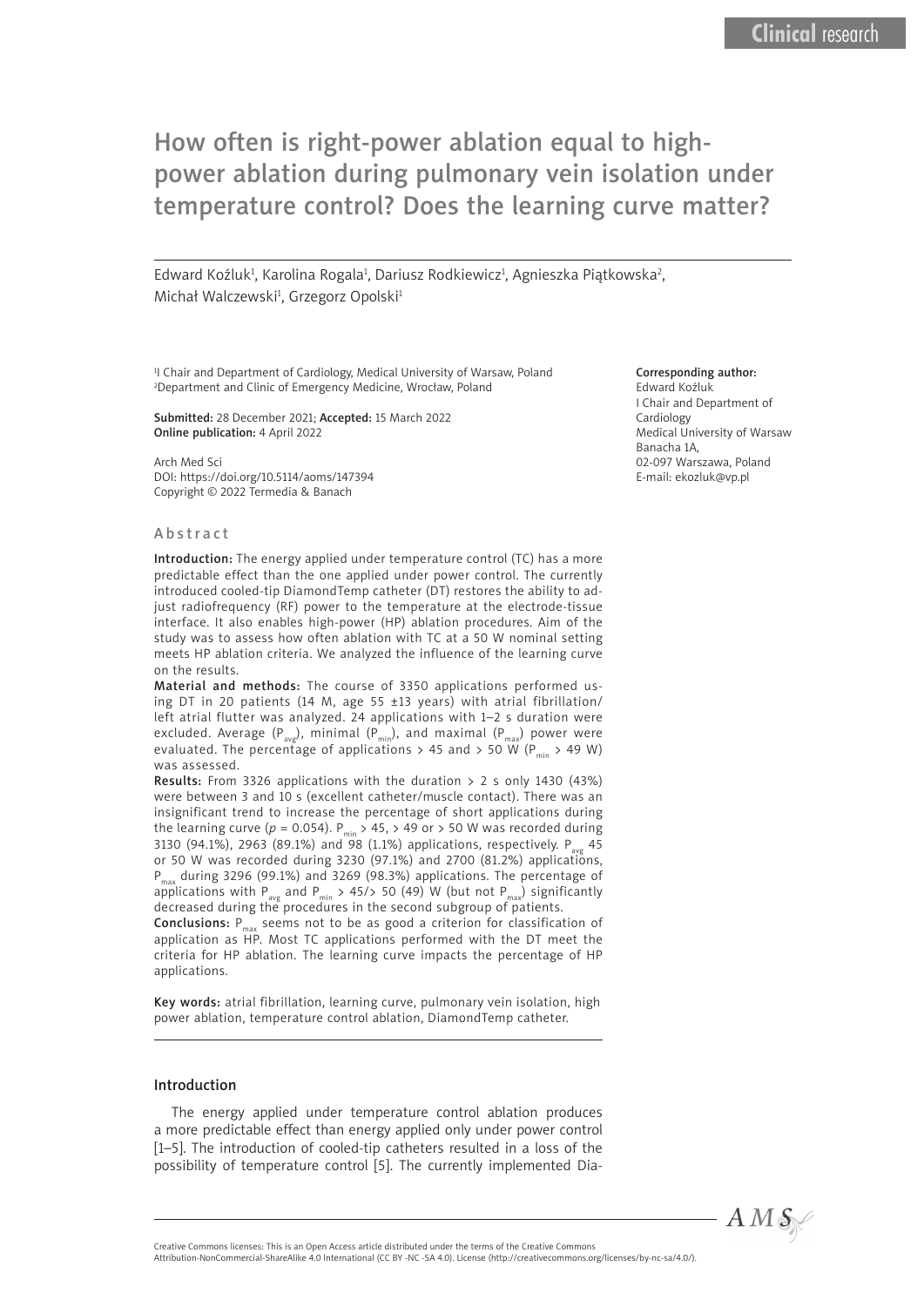mondTemp catheter (Medtronic) restores the ability to adjust radiofrequency (RF) power to the temperature at the electrode-tissue interface [6–8]. It also enables high-power (HP) ablation procedures, which have recently been shown to be safer and more effective for pulmonary vein isolation [9–14].

The detailed characteristics of the Diamond-Temp catheter and application methodology with power adjustment to the temperature obtained at the tissue-ablation electrode interface were discussed in another publication [8]. From the point of view of our work, it is important that the RF current application is carried out with a nominal power of 50 W, which meets the high-power ablation criteria [8–14]. When the temperature setpoint (60°C) is achieved, the generator modulates power to maintain the set temperature. Thus, lowering of the power indicates a good contact of the electrode to the tissue and is an intended effect. For this reason, the catheter is not equipped with a contact force sensor. If the pressure of the catheter on the tissue is higher and the temperature is going to the temperature set-point, the power is reduced; when the contact is poor, we do not observe a sufficient temperature rise. In high power ablation the best method for the assessment of lesion efficacy is electrogram voltage change. The duration of the application should be about 3.0–5.0 s longer than potential disappearances or its significant reduction (at least 75–80%) [6–15]. Because the amount of energy delivered depends on the temperature in the tissue adjacent to the catheter tip, the best applications are performed with energy that does not meet the high-power criteria. Therefore, ablation with the Diamond-Temp catheter performed under temperature control can be defined as delivering the right power for the right duration [8]. Of course, there are also effective applications with an increase in temperature to slightly below 60°C, during which the power is not reduced.

Regardless of the applied power and the obtained temperature, the criterion of tissue damage is the disappearance or reduction of the local potential by at least 70%. If it is difficult to assess (e.g. atrial fibrillation, artifacts), the damage is reported by a decrease in impedance by at least 10%. In order to obtain permanent damage, the application is continued for 3–5 seconds from the moment the effectiveness indicator is observed. Applications lasting up to 10 s are considered optimal, while applications lasting  $> 15$  s should be considered suboptimal.

The aim of our study was to assess how often ablation with the power optimized for temperature at a nominal setting of 50 W meets the HP ablation criteria. We also analyzed the influence of the learning curve on the above results.

### Material and methods

The course of 3350 radiofrequency applications performed in 20 patients  $(14 \text{ M}, 6 \text{ F})$  age 55  $\pm$ 13 years) subjected to atrial fibrillation/left atrial flutter ablation using the DiamondTemp electrode was analyzed. Patients' characteristics are presented in Table I.

As the existing HP ablation techniques are related to the application of constant power current, it has not been defined which value (average, minimum or maximum power) is crucial for the definition. As there are discrepancies in the literature, whether the HP ablation is the one performed with the power from 45 or from 50 W, the percentage of applications for both of the above values was assessed independently. Due to this, the results of our study can be related to both values. As the number of applications with  $P_{min}$ ≥ 50 W was small, and every smallest power fluctuation during the application reduces the  $P_{min}$  parameter to 49 W, we assessed the value of this parameter in relation to the levels of 49 and 45 W.

As the first second of application is the time when the power is increasing, we excluded all applications ( $n = 17$ ) with 1 s duration. We also noted that a 5–10% impedance decrease during 2 s applications  $(n = 7)$  was not observed, so we excluded these from our analysis. The excluded group of applications probably resulted from the unintentional pressing of the pedal or the early dislocation of the catheter.

Before the ablation procedure, all patients signed an informed consent form for the procedure. As it is a retrospective analysis of the parameters obtained during routine ablation procedures performed with a certified electrode, it was not necessary to obtain the consent of the local ethics committee.

## Procedure methodology

Using the left femoral vein, the decapolar diagnostic catheter and the quadripolar diagnostic catheter were introduced into the coronary sinus and the right ventricle respectively. Using the right femoral vein access, two separate transseptal punctures were performed under pressure in the needle control or the sheath was introduced via the persistent foramen ovale. A circular mapping catheter (Advisor – Abbott) was introduced via an unsteerable sheath and the DT catheter was introduced using a deflectable sheath (Agilis – Abbott). Fast electroanatomical mapping of the left atrium and proximal part of all pulmonary veins was done using the Advisor catheter and the EnSite system (Abbott). After that, the pulmonary vein isolation was performed with the distance between neighboring ablation points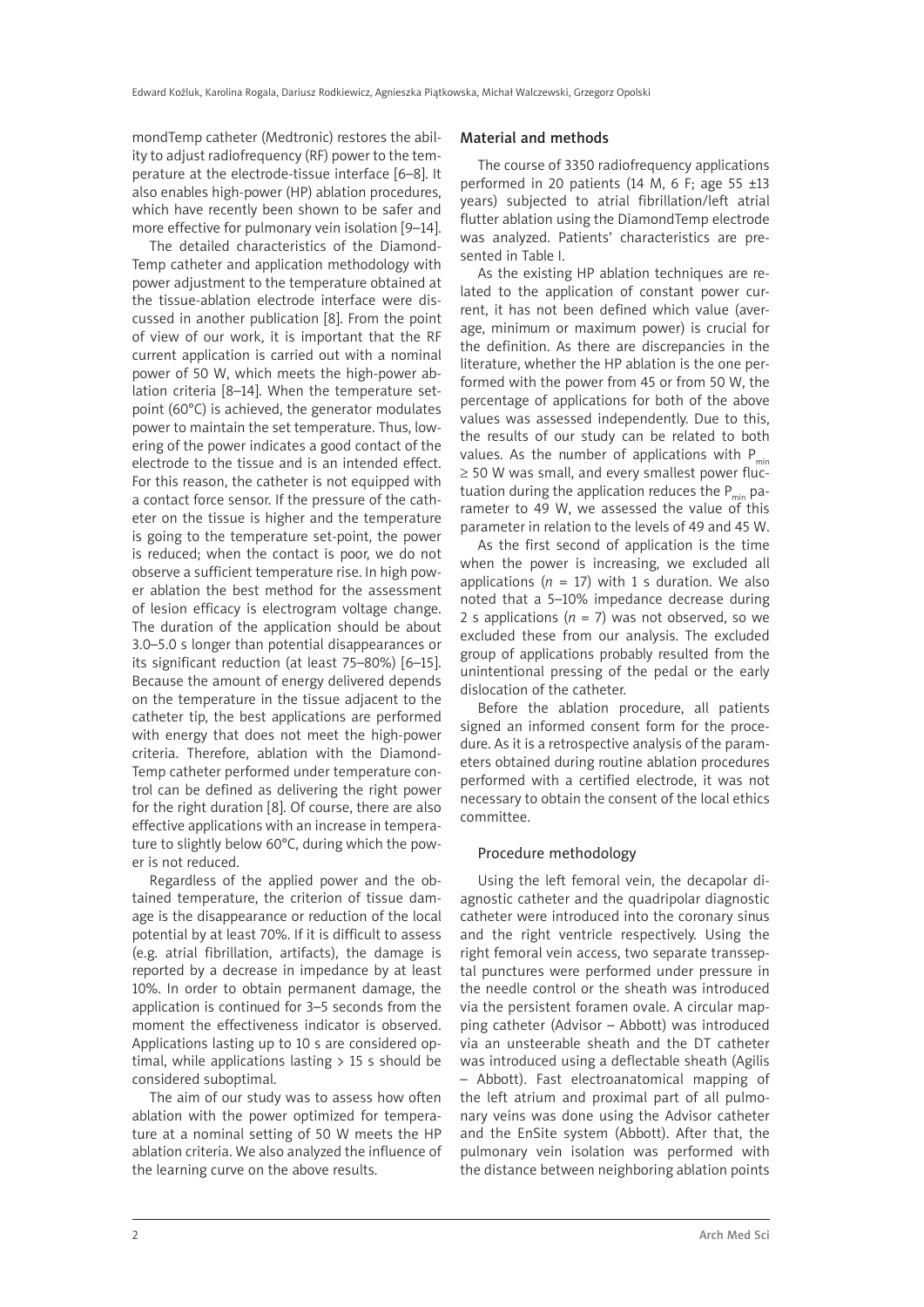How often is right-power ablation equal to high-power ablation during pulmonary vein isolation under temperature control? Does the learning curve matter?

Table I. Patients characteristics. Continuous variables (age, LA diameter, EF) were presented as an average with 1 standard deviation. Because of the normal distribution the *t*-test was used; categorical variables (others) were expressed as numbers and they were compared using the  $\chi^2$  test

| Factor                    | All patients   | Patients 1-10  | Patients 11-20      | $P$ -value |
|---------------------------|----------------|----------------|---------------------|------------|
| Age                       | $55 + 13$      | $51 + 13$      | $59 + 13$           | 0.09       |
| Male/Female               | 14/6           | 8/2            | 6/4                 | 0.33       |
| Paroxysmal AF             | 13             | $\overline{7}$ | 5                   |            |
| Persistent AF             | $\overline{3}$ | $\mathbf{0}$   | $\overline{3}$      |            |
| Long-term persistent AF   | $\overline{3}$ | 3              | $\mathbf{1}$        |            |
| Left Afl                  | $\mathbf{1}$   | $\mathbf 0$    | $\mathbf{1}$        | 0.14       |
| Redo procedure            | $\overline{3}$ | $1\,$          | $\overline{2}$      | 0.53       |
| PVI only                  | 14             | $\overline{7}$ | $\overline{7}$      |            |
| Left atrial lines         | 6              | $\overline{3}$ | $\overline{3}$      | 1.00       |
| CTI ablation              | $\mathbf{1}$   | $\mathbf 0$    | $\mathbf{1}$        | 0.30       |
| LA diameter               | $42.9 + 5.7$   | $43.6 \pm 6.9$ | $42.0 \pm 3.5$      | 0.31       |
| EF                        | $57.1 \pm 9.8$ | $60.1 \pm 7.2$ | $54.1 \pm 12.1$     | 0.12       |
| Lone AF                   | 5              | 3              | $\overline{2}$      | 0.61       |
| Hypertension              | 10             | $\overline{4}$ | 6                   | 0.37       |
| Dyslipidemia              | $\overline{3}$ | $1\,$          | $\overline{2}$      | 0.53       |
| Obesity                   | 5              | $\overline{2}$ | $\overline{3}$      | 0.61       |
| <b>Diabetes</b>           | $\overline{4}$ | $\mathbf{1}$   | 3                   | 0.26       |
| Prediabetes states        | $\mathbf{1}$   | $\mathbf{1}$   | $\mathsf{O}\xspace$ | 0.30       |
| <b>OSA</b>                | $\mathbf{1}$   | $\mathbf 0$    | $\mathbf{1}$        | 0.30       |
| Chronic coronary syndrome | $\overline{4}$ | $\overline{2}$ | $\overline{2}$      | 1.00       |
| COPD                      | $\mathbf{1}$   | $\mathbf{1}$   | $\mathsf{O}\xspace$ | 0.30       |
| Asthma                    | $\overline{2}$ | $\mathbf 0$    | $\overline{2}$      | 0.14       |
| Thyroid diseases          | $\overline{2}$ | $\mathbf{1}$   | $\mathbf{1}$        | 1.00       |
| Stroke/TIA                | 1/1            | 0/0            | 1/1                 | 0.14       |
| Renal disease             | $\mathbf{1}$   | $\mathbf{0}$   | $\mathbf{1}$        | 0.30       |

*AF – atrial fibrillation, Afl – atrial flutter, COPD – chronic obstructive pulmonary disease, CTI – cavo-tricuspid isthmus, EF – ejection fraction of the left ventricle, LA – left atrium, OSA – obstructive sleep apnea, PVI – pulmonary vein isolation, TIA – transient ischemic attack*

< 6 mm) with nominal power of 50 W under temperature control. Target temperature was 60°C. To guide the ablation termination, we use electrogram amplitude attenuation > 75% or, if it was not clear (e.g. atrial fibrillation, artifacts), impedance reduction of at least 10%. The application was continued 3–5 s after the indicator of its effectiveness had occurred. The pulmonary vein isolation was checked and confirmed with the Advisor catheter.

# Statistical analysis

Categorical variables were expressed as numbers and percentages. They were compared using the  $\chi^2$  test. Continuous variables were presented as an average with 1 standard deviation. The Shapiro-Wilk test was used to test the normality. If the normal distribution was confirmed, the *t*-test was used; if there was no normal distribution, then the Wilcoxon test was used. If there was no normal

distribution the minima and maximal value were additionally presented.

A *p*-value *<*0.05 was considered statistically significant.

Analyses were performed using Statistica 13.3 software.

# Results

From the 3350 applications, 3326 with the duration  $> 2$  s were analyzed. Only 1430 (43%) of them were between 3 and 10 s, which suggests excellent contact of the DiamondTemp catheter tip with left atrial wall. Comparison of the first and the second half of the patients is presented in Table II. There was an insignificant trend to increase the percentage of short applications during the learning curve  $(\chi^2 \text{ test } p = 0.0891)$ .

The minimum power  $(P_{min})$  of 45 or 49 or 50 W was recorded during 3130 (94.1%) and 2963 (89.1%) and 98 (1.1%) applications, respectively.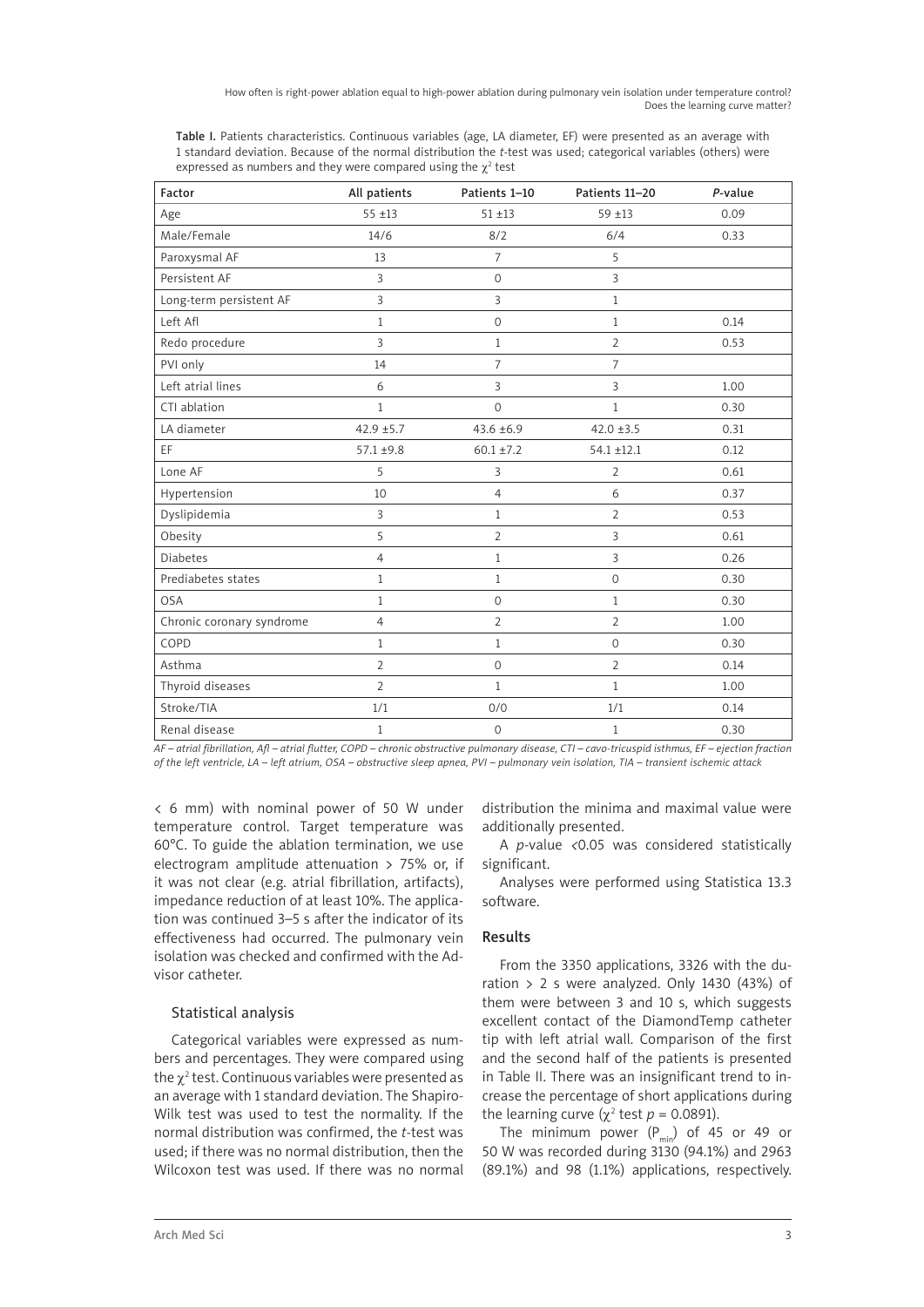The average power (P $_{\mathrm{avg}}$ ) of 45 or 50 W was recorded during 3230 (97.1%) and 2700 (81.2%) applications, respectively and the maximum power  $(P_{max})$  during 3296 (99.1%) and 3269 (98.3%) applications. The comparison between the first and the second half of the patients is presented in Table III. The data achieved for short applications (3–10 s) are presented in Table IV. We did not observe statistically significant differences between the first and the second subgroup of patients in  $P_{\text{max}}$  (both for 45 and 50 W). Also, the results were almost similar for all applications lasting  $> 2$  s and for short applications (3–10 s). The percentage of applications with P<sub>avg</sub> and P<sub>min</sub> > 45 and 50 (49) W decreased during the procedures performed in the second subgroup of patients. The percentage of these applications was also lower in shorter applications (3–10 s) than in all applications  $> 2$  s.

The percentage of applications lasting respectively > 2 s and 3-10 s, meeting high power criteria in consecutive patients, is presented in Figures 1 and 2. On the presented graphs we can observe that a statistically significant improvement in contact and secondary to it an increased percentage of applications with reduced power result from an increase in the number of patients with applications with better parameters in patients 11–20 vs. 1–10.

## **Discussion**

In the literature, there is a discrepancy in the definition of high-power ablation. In earlier studies, the criterion of 45 W was used [14, 16–19], in newer publications 50 W [12, 14, 18–24]. The introduction of the Qdot catheter initiated the term "very high power ablation", for which the criterion is 70–90 W [10, 25–27], but the later issue is beyond the scope of our publication. Increasing the high-power application criterion from 45 to 50 W reduces the number of applications that meet the threshold criterion by about 5–16% (in our material for  $P_{avg}$  from 97.1 to 81.2%, for  $P_{min}$ from 94.5 to 89.1%).

To the best of our knowledge, this is the first study assessing the frequency of the high-power

Table II. The number of all applications subdivided into short applications (3–10 s) and long applications (> 10 s). *P*-value evaluated using  $\chi^2$  test for patients 1–10 vs. 11–20 is 0.0891

|                       | All patients | Patients 1-10 | Patients 11-20 |
|-----------------------|--------------|---------------|----------------|
| Applications $> 2$ s  | 3326         | 1600          | 1726           |
| Applications 3-10 s   | 1430 (43%)   | 525 (33%)     | 905 (52%)      |
| Applications $> 10 s$ | 1896 (57%)   | 1075 (66%)    | 821(48%)       |

Table III. Comparison of the percentage of patients with different power parameters during applications lasting > 2 s. For all analyzed parameters the Shapiro-Wilk test indicated that there was no normal distribution (*p*-value < α); thus the Wilcoxon test was used to compare consecutive patients 1–10 vs. 11–20. Data presented as average ±SD (min–max)

|            | $P \rightarrow 50W$ | $P \rightarrow 45W$ | $P \rightarrow 50W$<br>avg | $P_{avg}$ > 45W | $P \rightarrow 49W$ | $P_{\min}$ > 45W |
|------------|---------------------|---------------------|----------------------------|-----------------|---------------------|------------------|
| All pts    | $98.3 + 6.1$        | $99.1 + 3.3$        | $81.2 + 6.8$               | $97.1 \pm 6.8$  | $89.1 + 15.1$       | $94.1 \pm 10.6$  |
|            | $(72 - 100)$        | $(85 - 100)$        | $(18 - 96)$                | $(91 - 100)$    | $(29 - 100)$        | $(82 - 100)$     |
| Pts $1-10$ | $99.9 + 0.3$        | $100 + 0.0$         | $83.6 + 8.1$               | $99.1 + 1.7$    | $93.0 \pm 5.0$      | $97.5 + 3.4$     |
|            | $(99 - 100)$        | $(100 - 100)$       | $(67 - 91)$                | $(94 - 100)$    | $(85 - 99)$         | $(88 - 100)$     |
| Pts 11-20  | $96.6 \pm 8.2$      | $98.3 + 4.5$        | $78.7 + 21.8$              | $95.2 + 9.1$    | $85.2 + 20.0$       | $90.7 + 13.8$    |
|            | $(72 - 100)$        | $(85 - 100)$        | $(18 - 96)$                | $(91 - 100)$    | $(29 - 100)$        | $(82 - 100)$     |
| $P$ -value | 0.99                | 0.99                | & 0.0001                   | 0.0002          | & 0.0001            | & 0.0001         |

*Pavg – average power during application, Pmax – maximal power during application, Pmin – minimal power during application, Pts – patients.*

Table IV. Comparison of the percentage of patients with different power parameters during applications lasting 3–10 s. For all analyzed parameters the Shapiro-Wilk test indicated that there was no normal distribution (*p*-value < α); thus the Wilcoxon test was used to compare consecutive patients 1–10 vs. 11–20. Data presented as average ±SD (min–max)

|              | $P_{max}$ > 50W | $P_{max}$ > 45W | $P_{avg}$ > 50W | $P_{avg}$ > 45W | $P_{min}$ > 49W | $P_{\min}$ > 45W |
|--------------|-----------------|-----------------|-----------------|-----------------|-----------------|------------------|
| All patients | $98.0 + 6.2$    | $99.1 + 3.5$    | $74.0 + 7.5$    | $96.0 + 7.9$    | $84.2 + 17.7$   | $90.3 + 13.2$    |
|              | $(72 - 100)$    | $(84 - 100)$    | $(16 - 94)$     | $(68 - 100)$    | $(28 - 100)$    | $(52 - 100)$     |
| Pts $1-10$   | $99.9 + 0.3$    | $100 + 0.0$     | $75.7 \pm 8.6$  | $99.0 + 2.4$    | $88.8 + 8.8$    | $95.1 + 4.7$     |
|              | $(99 - 100)$    | $(100 - 100)$   | $(60 - 89)$     | $(92 - 100)$    | $(69 - 97)$     | $(88 - 100)$     |
| Pts 11-20    | $96.1 + 8.4$    | $98.2 + 4.7$    | $72.3 + 23.0$   | $92.9 + 10.0$   | $79.5 + 22.5$   | $85.4 \pm 16.7$  |
|              | $(72 - 100)$    | $(84 - 100)$    | $(16 - 94)$     | $(68 - 100)$    | $(28 - 100)$    | $(52 - 100)$     |
| P-value      | 0.99            | 0.99            | < 0.0001        | < 0.0001        | < 0.0001        | 0.0015           |

*Pavg – average power during application, Pmax – maximal power during application, Pmin – minimal power during application, Pts – patients.*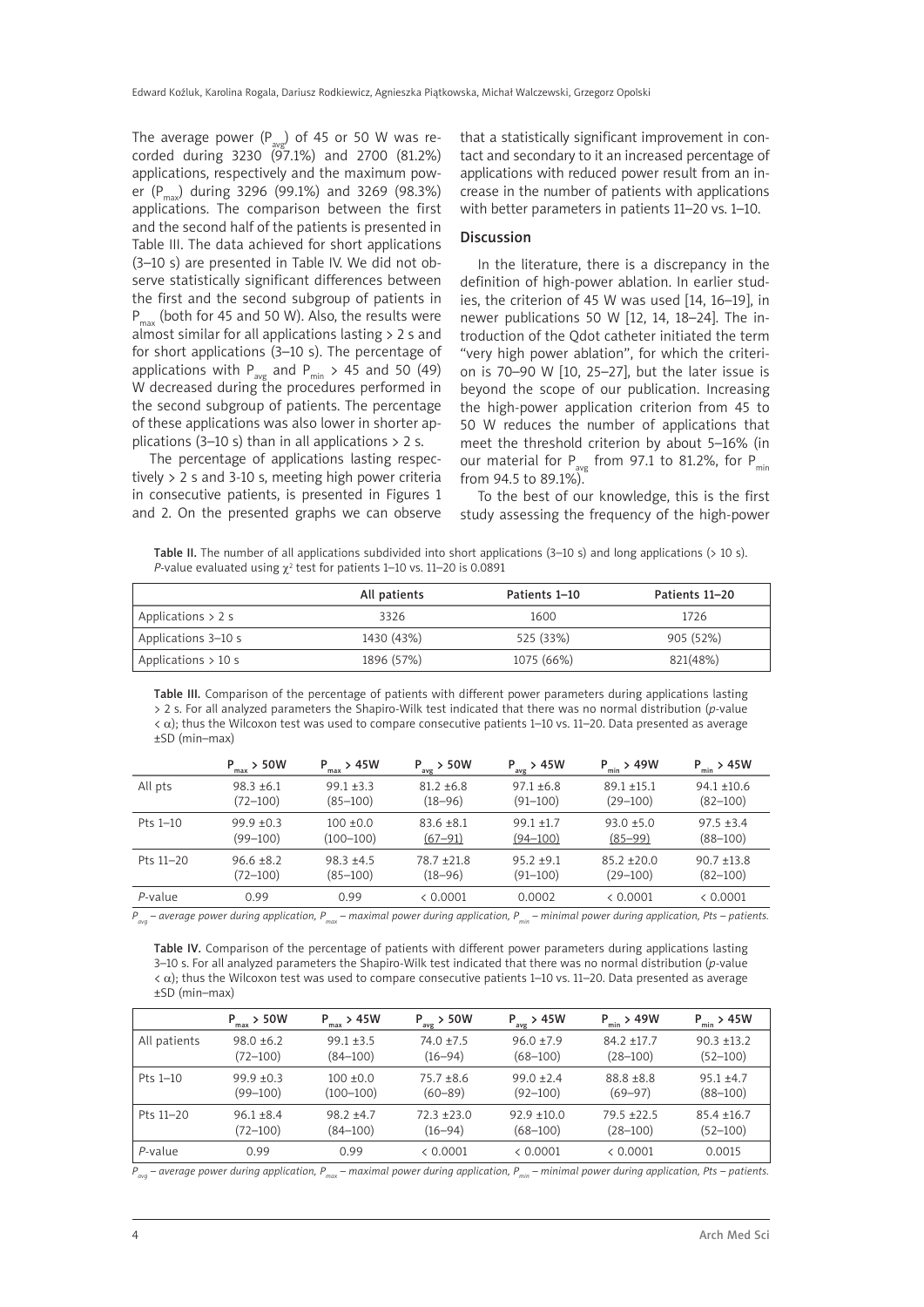How often is right-power ablation equal to high-power ablation during pulmonary vein isolation under temperature control? Does the learning curve matter?



Figure 1. Percentage of applications lasting  $> 2$  s meeting high power criteria in consecutive patients  $P_{\text{ave}}$  – average power during application,  $P_{\text{max}}$  – maximal *power during application, P<sub>min</sub> – minimal power during application.*

application during ablation with the ThermoCool catheter under temperature control. The DiamondTemp catheter is the first one with which we can use high power ablation with a variable power level; thus, it is difficult to define what high power ablation means. In previous studies with ablation with a stable power level it was defined as ablation with power higher than or equal to 45 or 50 W. When using the DiamondTemp catheter the main question is which power parameter is crucial for definition: maximal, average or minimal? As a general guide, all of the above values are given in the results, although it seems that the average value best illustrates the ablation process (minimum power is the extreme instantaneous value, maximum power is usually the initial power when starting the application and almost always has the nominal power value). The confirmation that "P<sub>max</sub>" (both > 50 W and > 45 W) is not the correct benchmark can be deduced from the observation that the threshold value is reached for almost all applications and that there are no statistically significant differences between the applications in the first and second ten patients, and the results are similar for all applications including the short applications. These restrictions do not apply to  $P_{\text{ave}}$  and  $P_{\text{min}}$ . For all four categories, a statistically significant influence of the learning curve was observed. Also, the percentage of full-power applications is lower during applications that previously achieved the desired effect (lasting 3–10 s). When the catheter tip has good contact with the atrial wall, then after a few seconds the temperature reaches 60°C and the power is reduced. In such a case  $P_{max}$  is maximal (50 W) but  $P_{min}$  and secondary to that  $P_{\text{avg}}$  are reduced. We observed this phenomenon only during 5 to 21% of applications. Also, only about 50% of applications had enough catheter contact force to meet the criteria of short application.



Figure 2. Percentage of applications lasting 3–10 s meeting high power criteria in consecutive patients  $P_{\text{max}}$  – average power during application,  $P_{\text{max}}$  – maximal *power during application, Pmin – minimal power during application.*

Because lowering of the power indicates a good contact of the electrode with the tissue and is an intended effect, the catheter is not equipped with a contact force sensor [6–8]. However, we receive this information only during the application. The information from the contact force sensor, on the other hand, is obtained before the decision to start the application is made. For this reason, the procedure performed with the DiamondTemp catheter is associated with a relatively high percentage of applications with insufficient application parameters, which results in their greater number and extension of the procedure. Fortunately, the intensity of this effect decreases during the learning curve. It seems that equipping the DiamondTemp catheter with a real time contact force sensor would shorten the learning curve during the procedures performed with it. It would also make it possible to shorten the time of procedures and reduce the number of (unnecessary) applications.

The main limitation of the study is its single-center nature. However, since this is the first analysis of this issue, we expect it to be the basis for further research. The primary aim of our study was to analyze the power parameter during left atrial ablation. A high number of applications in both categories – with good and poor contact – is enough for this analysis. The secondary aim of our study was to evaluate how the learning curve influences this parameter. We observe an insignificant trend only, probably because of the small number of patients.

In conclusion, the  $P_{max}$  value seems not to be a good criterion for classification of an application as high power. The vast majority of temperature-controlled applications performed with the DiamondTemp catheter meet the criteria for high power ablation. Pressure sensor on the catheter's tip could reduce this effect. The learning curve influences the percentage of high-power applications.